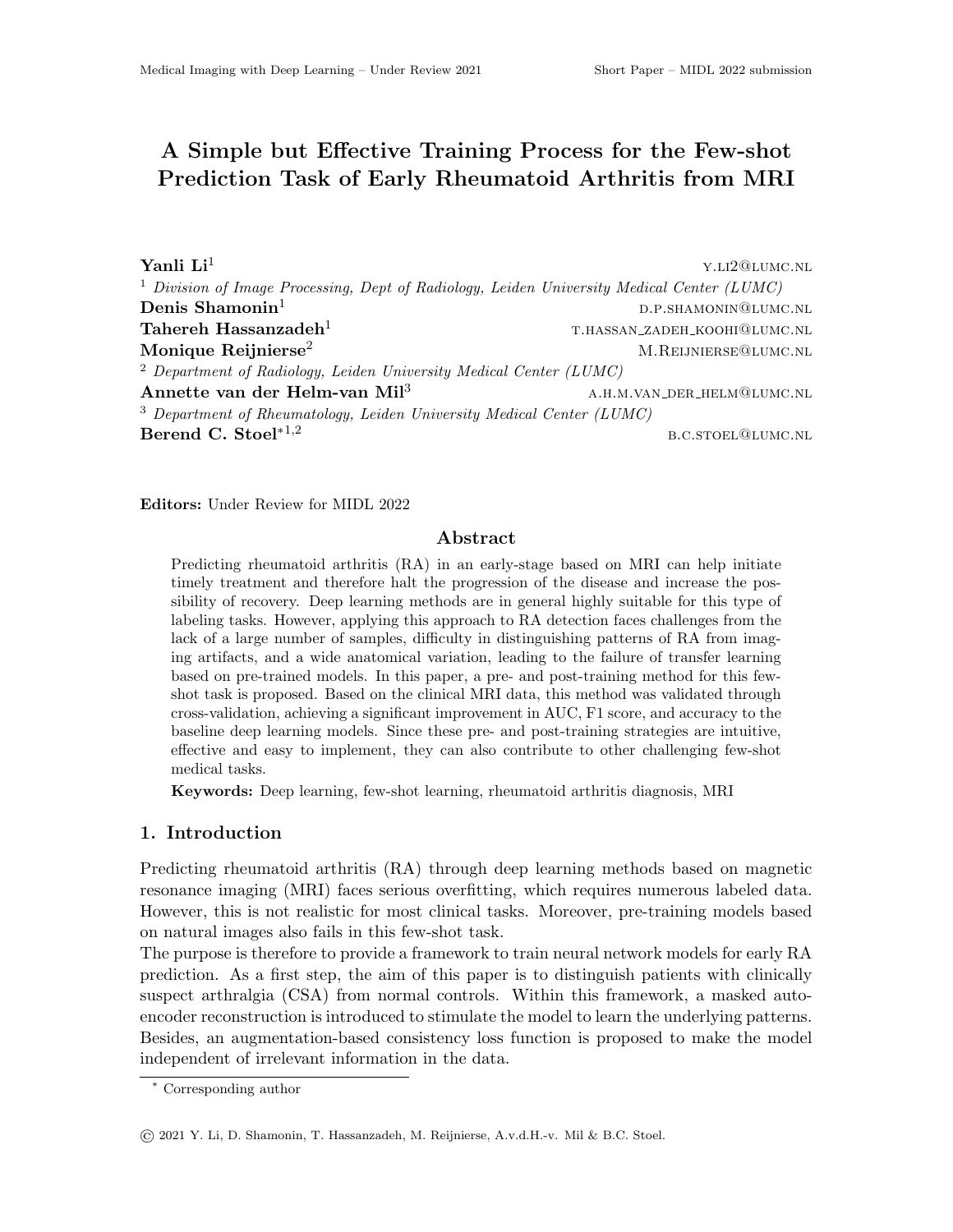## 2. Methodology

The MRI scans contain both coronal and transversal 3D scans from the wrists of patients from the CSA group, and the control group. Considering the total number of MRI scans (789 patients and 177 controls), the sample size, and low resolution in the Z-direction (512  $\times$  512  $\times$  20), the central slices of coronal scans were used, which can also benefit from a pre-trained model.



## <span id="page-1-0"></span>2.1. Masked autoencoder-based reconstruction

Figure 2.1: The workflow of the reconstruction agent task design.

Inspired by the masked auto-encoder [\(He et al.,](#page-2-0) [2021\)](#page-2-0) and the model genesis [\(Zhou et al.,](#page-2-1) [2019\)](#page-2-1), as shown in Figure [2.1,](#page-1-0) we defined an agent task that requires the auto-encoder model to reconstruct the original images with randomly masked images as input.

The model can achieve a good reconstruction on the masked images from the test set with a mask ratio of 75%. After this pre-training process, we transferred the parameters of the encoder of this reconstruction model to the RA prediction model.

## <span id="page-1-1"></span>2.2. Augmentation-based consistency loss post-training process

While the reconstruction pre-training process is trying to get the model well-initialized, this post-training process is aimed at improving the consistency of output predictions of images before and after using augmentation methods.

This method is based on an observation that there is a significant inconsistency between the prediction output probabilities of an image and its augmented image, which reveals that much irrelevant spatial information remains in the model output.

Instead of inputting the original image and augmented image separately in two epochs, we propose to individually input both of them into the model in one epoch, and then calculate a mean squared error loss between the output prediction of these two images. The procedure is shown in Figure [2.2.](#page-1-1)